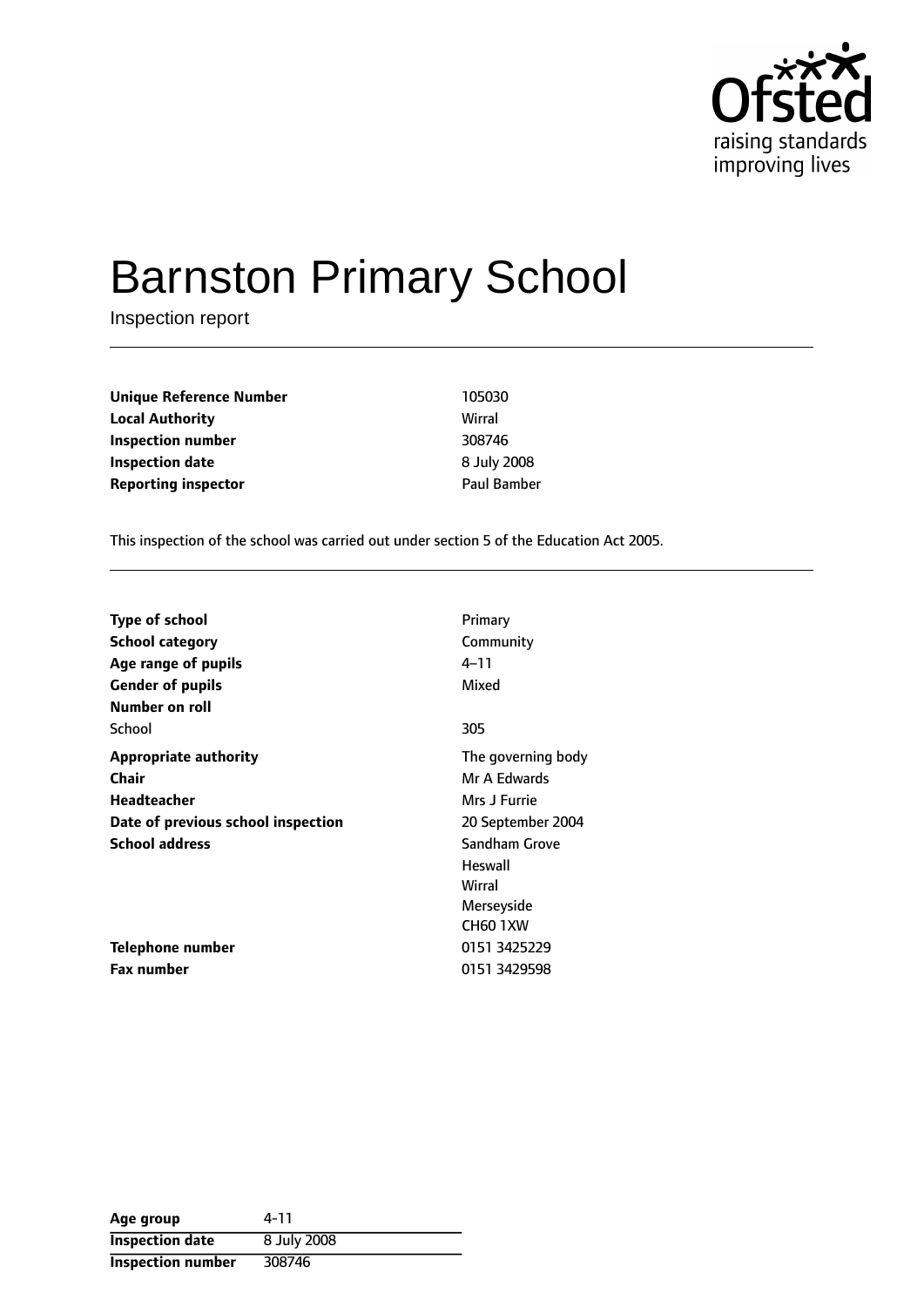.

© Crown copyright 2008

#### Website: www.ofsted.gov.uk

This document may be reproduced in whole or in part for non-commercial educational purposes, provided that the information quoted is reproduced without adaptation and the source and date of publication are stated.

Further copies of this report are obtainable from the school. Under the Education Act 2005, the school must provide a copy of this report free of charge to certain categories of people. A charge not exceeding the full cost of reproduction may be made for any other copies supplied.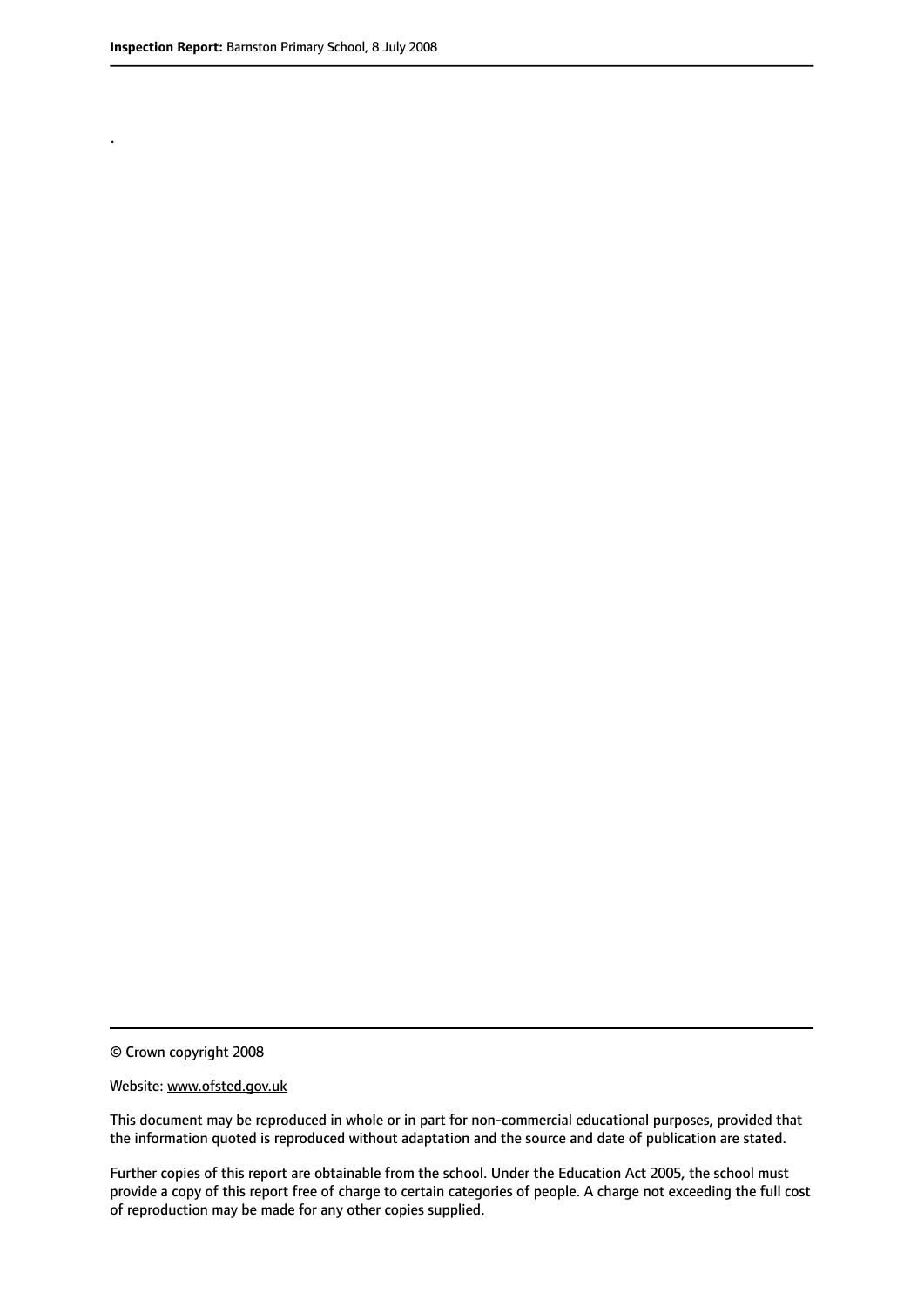# **Introduction**

The inspection was carried out by one Additional Inspector.

The inspector evaluated the overall effectiveness of the school and investigated the following issues: pupils' overall achievement, but especially their standards and achievements in mathematics; standards on entry to Reception and to Year 1; how good behaviour is and how effective is the academic guidance pupils receive. Evidence was gathered from the school's self-evaluation form (SEF), nationally published assessment data, the school's own assessment records, relevant policies, observations of the school at work, including visits to lessons and analysis of parents' questionnaires. Discussions were also held with staff, the chair of governors, the mathematics consultant and pupils. Other aspects of the school's work were not investigated in detail, but the inspector found no evidence to suggest that the school's own assessments, as given in the SEF, were not justified and these have been included where appropriate in the report.

### **Description of the school**

Most pupils who attend this larger than average sized primary school come from relatively advantaged backgrounds. The vast majority are of White British heritage. A small number are at the early stage of learning English as an additional language. The proportion with learning difficulties and/or disabilities is less than average as is the percentage with a statement of special educational need. There are a small number of looked after children. The school has gained the national Healthy School Award and the Sports Activemark.

#### **Key for inspection grades**

| Grade 1 | Outstanding  |
|---------|--------------|
| Grade 2 | Good         |
| Grade 3 | Satisfactory |
| Grade 4 | Inadequate   |
|         |              |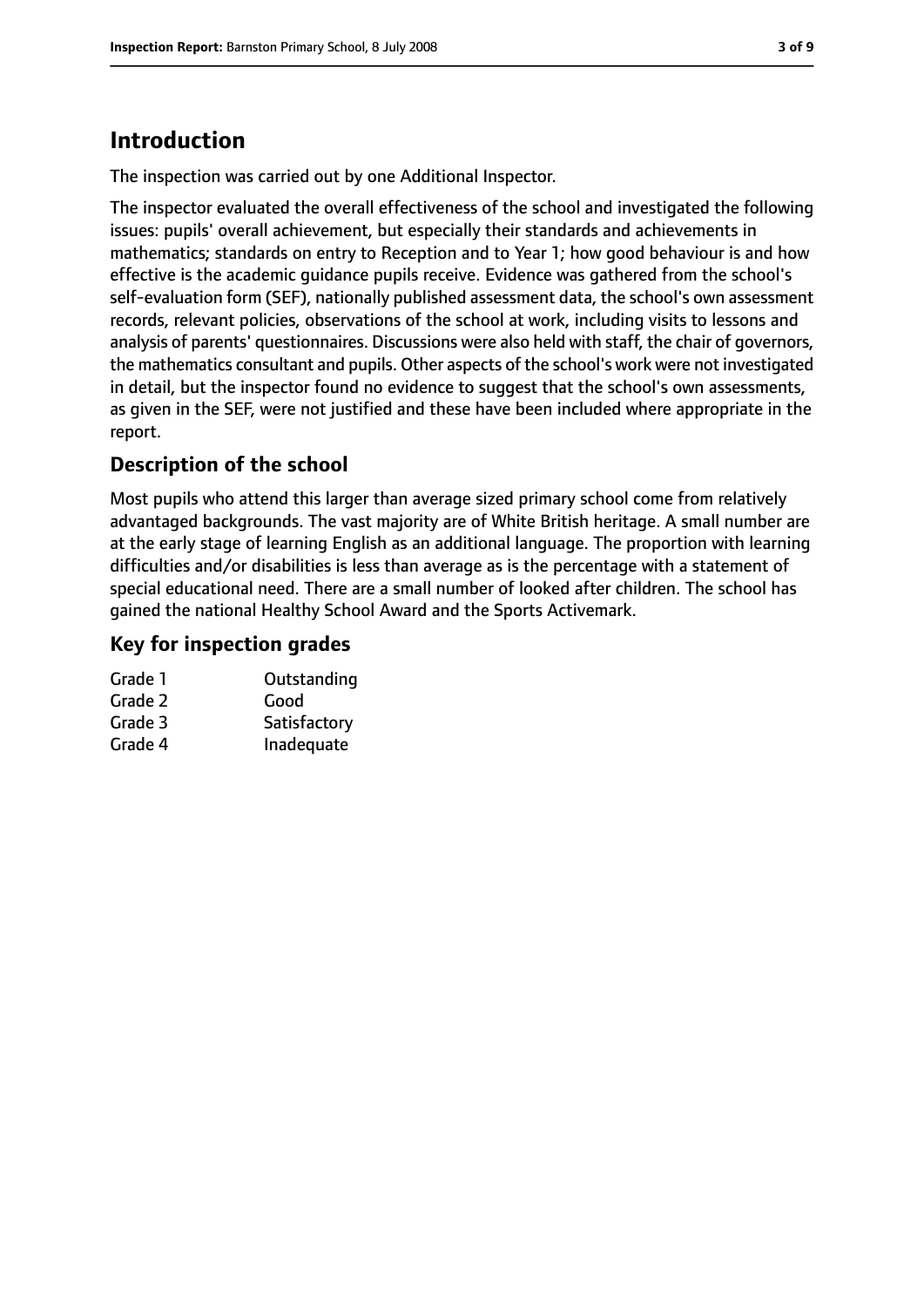## **Overall effectiveness of the school**

#### **Grade: 2**

This is a well led, managed, and effective school. Good teaching enables pupils to attain well above average standards and to achieve well overall. The pupils' good personal and social development helps them to become confident young people with a social conscience and with a respect for their environment and people of all backgrounds. The rich curriculum enables pupils to acquire very good basic skills and to develop wide interests that prepare them well for their future. They are well looked after and supported. This is particularly helpful in enabling more vulnerable pupils, including those with learning difficulties and/or disabilities to achieve well.

Children enter the school with skills that are above those expected. They make good progress in Reception and enter Year 1 with well above expected skills in all areas of their learning. This good achievement is maintained in reading and writing in Years 1 and 2, with standards by Year 2 being exceptionally high in reading, and well above average in writing. Although standards in mathematics in Year 2 are above average, pupils' progress is slightly below that found in reading and writing. Progress is good overall in Key Stage 2, especially in English, in which pupils attain exceptionally high standards by the time they leave Year 6. Throughout the school, the strong emphasis placed on promoting good skills in speaking contributes significantly to pupils' excellent standards in literacy. Standards in science in Year 6 have improved considerably compared with 2007. This is because teachers have successfully provided pupils with more opportunitiesto investigate and hypothesise. A relative weaknessremainsin pupils' achievement in mathematics. Although standards in this subject in the current Year 6 are above average, pupils' progress is not quite as good as in English and science. The school acknowledges this and has already implemented a variety of strategies to improve pupils' achievement, but without much evident impact as yet.

An example of the school's good overall improvement since the last inspection is that pupils' behaviour, which was judged to be satisfactory at that time, is now good. In lessons, pupils listen well and are keen to learn. They eagerly seize opportunities to work cooperatively and to share ideas, establishing good relationships in the mixed-age classes throughout Years 1 to 6. Pupils take responsibility willingly, acting as house captains, prefects, playground mentors and as school council members. They are proud of their efforts to raise funds for charity and of being a buddy to the younger pupils joining their mixed age classes. They are confident that they are well looked after and that if they have any problems there is an adult in the school to whom they can turn.

Overall, the quality of teaching is good. Strengths in teaching throughout the school include effective use of questions, good use of information and communication technology to gain pupils' interest and to clarify learning, well directed target-setting and the use of humour. Currently, the teaching of mathematics is not strong enough to ensure that pupils achieve as well as they should.

Pupils have many interesting activities both in and out of class that promote their good overall achievement and their effective personal development. The well planned programme to teach them how to stay safe and healthy and to help them form positive relationships is very successful. Pupils have many opportunities to foster their physical development. Many after-school clubs enable them to exercise regularly and to develop games skills and teamwork. The Healthy School Award and the Sports Activemark the school has gained are testament to the good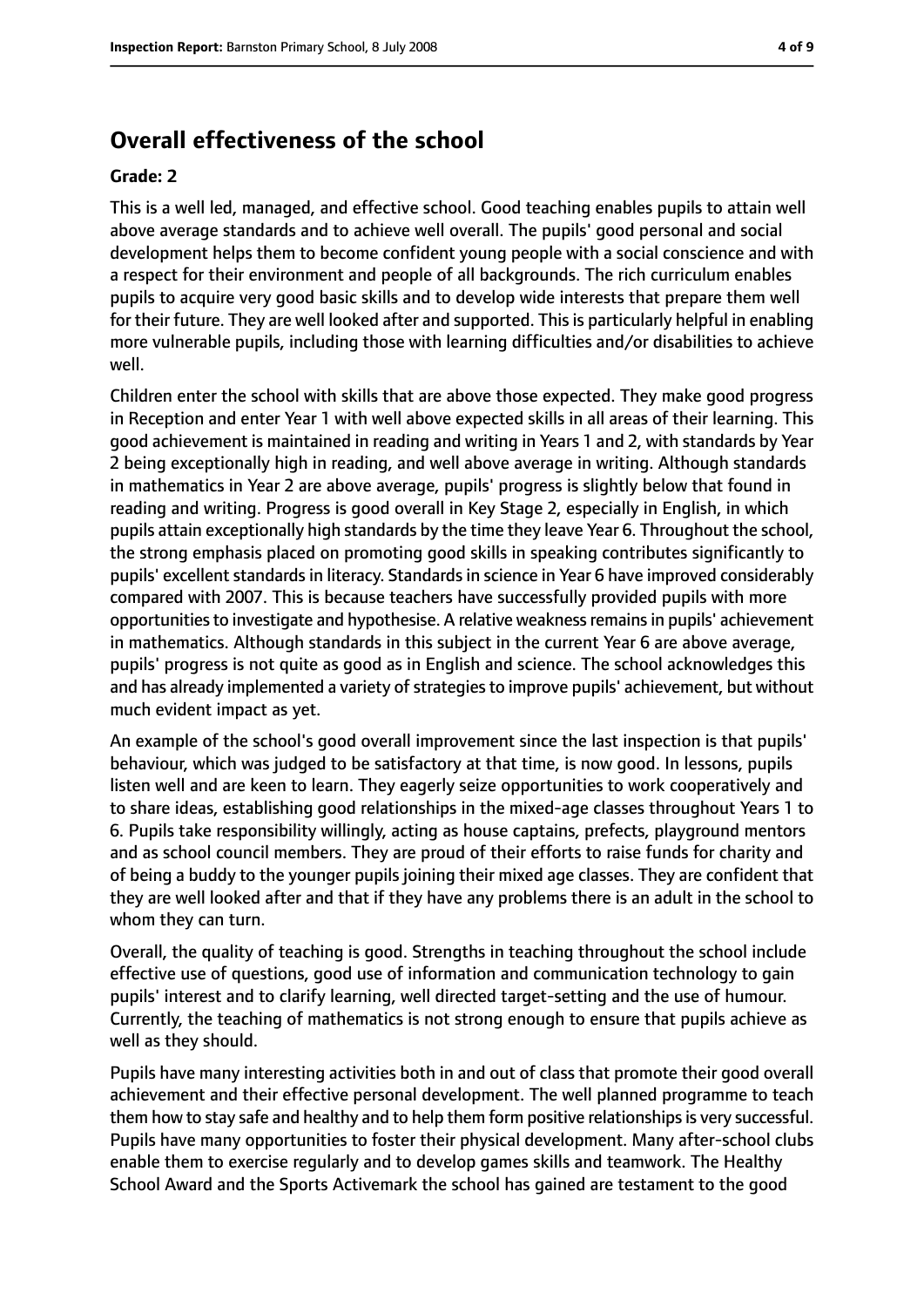provision. Pupils also have many opportunities to develop their musical skills through instrumental tuition and their participation in music and drama productions. Classes in French, Spanish and German and residential and day visits, enhance pupils' personal, spiritual, moral, social, cultural and academic development well.

The quality of care and support pupils receive is good. The school fully complies with regulations to protect children and to vet adults who work regularly with the pupils. The tracking of pupils' academic progress has improved since the last inspection. This means that the school is now in a much better position to identify pupils who need extra support and to tailor tasks better to match their needs. Systems to ensure pupils' regular attendance, sensible behaviour and good punctuality work well.

Leaders, managers and governors are effective in ensuring that overall, pupils attain and achieve well. They have a good knowledge of the school's strengths and weaknesses through thorough self-evaluation. A team of parents listens daily to younger children read. This strong partnership with some parents has contributed to pupils' high achievement in reading. The close partnership the school has with local secondary schools enhances transfer arrangements and provides gifted and talented pupils with opportunities to extend their learning. The quality of teaching and of pupils' work isregularly checked and usually appropriate action istaken to remedy any identified weakness. The one area where this has proved to be least successful is in raising pupils' achievement in mathematics. Governors keenly support the school and have a good knowledge of its provision by making regular, carefully planned visits to check and report on aspects of its work.

#### **Effectiveness of the Foundation Stage**

#### **Grade: 2**

The well led and managed provision, together with strong teaching, results in children making good progress in Reception. They achieve particularly well in their speaking skills because adults provide children with many opportunities to talk together, to respond to questions and to explain what they are doing. The very secure foundations laid in Reception contribute very well to the exceptionally high standards pupils achieve in English as they advance through the school. Adults keep a watchful eye to ensure that children achieve a balance between their work and play and between various activities. This allows them to pursue a particular interest, but also makes sure they do not spend too much time on one. Staff compile detailed records of children's achievements which enable them to well match the tasks they set to children's specific needs. Many parents are very pleased with the transfer arrangements between the privately run Nursery that shares the school site and report how quickly their children settle in. The curriculum is imaginative and clearly motivates children's learning. Topics such as the 'seasons' prompt children to dress teddies in seasonal wear, to write postcards from sunny climes, to use computers to match weather to seasons and to make objects, such as kites, that require particular weather conditions for their use. A very strong feature of children's development is how well they learn to cooperate, share resources and to take independent decisions.

#### **What the school should do to improve further**

■ Ensure that pupils achieve as well in mathematics as they do in English and science.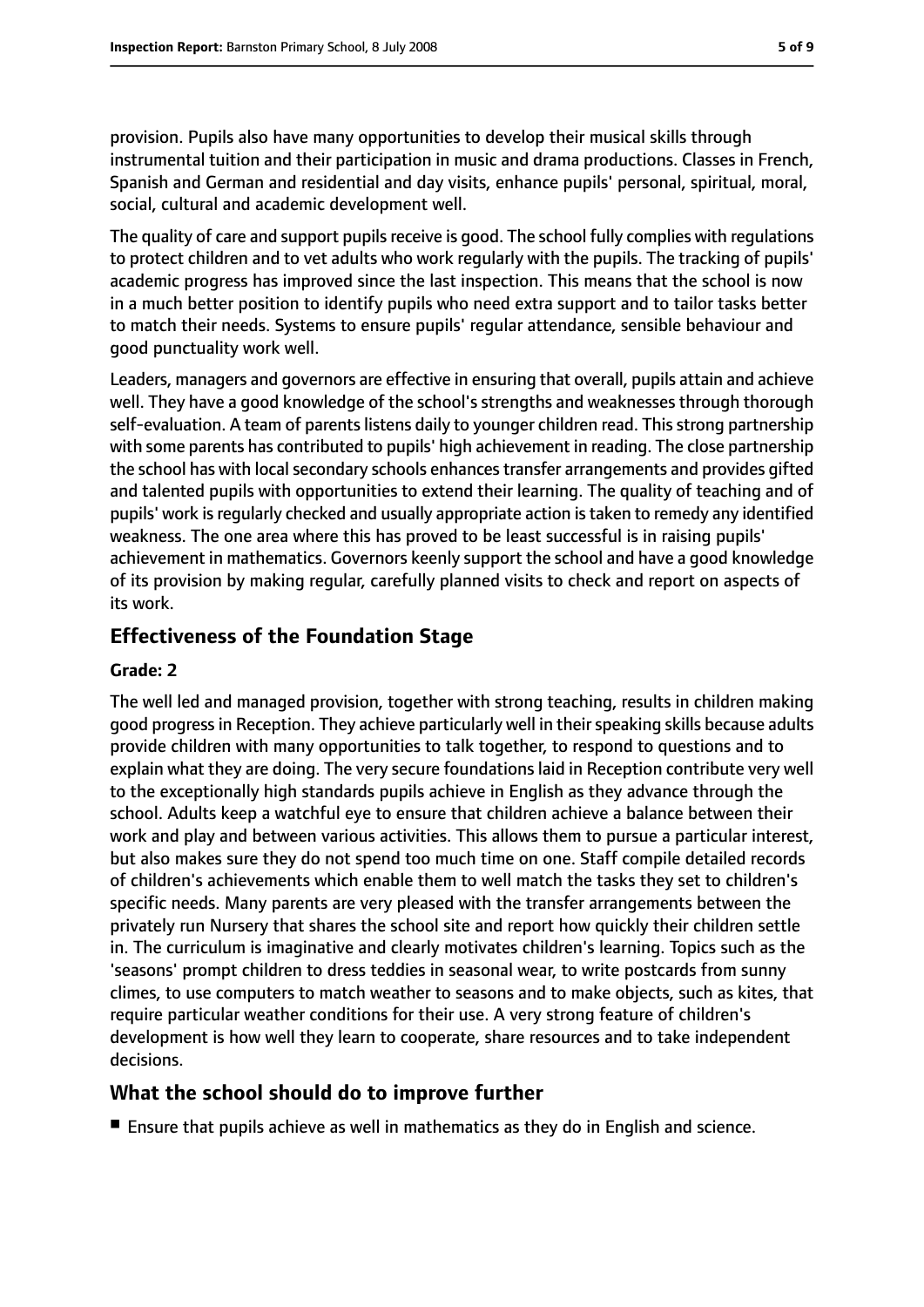**Any complaints about the inspection or the report should be made following the procedures set out in the guidance 'Complaints about school inspection', which is available from Ofsted's website: www.ofsted.gov.uk.**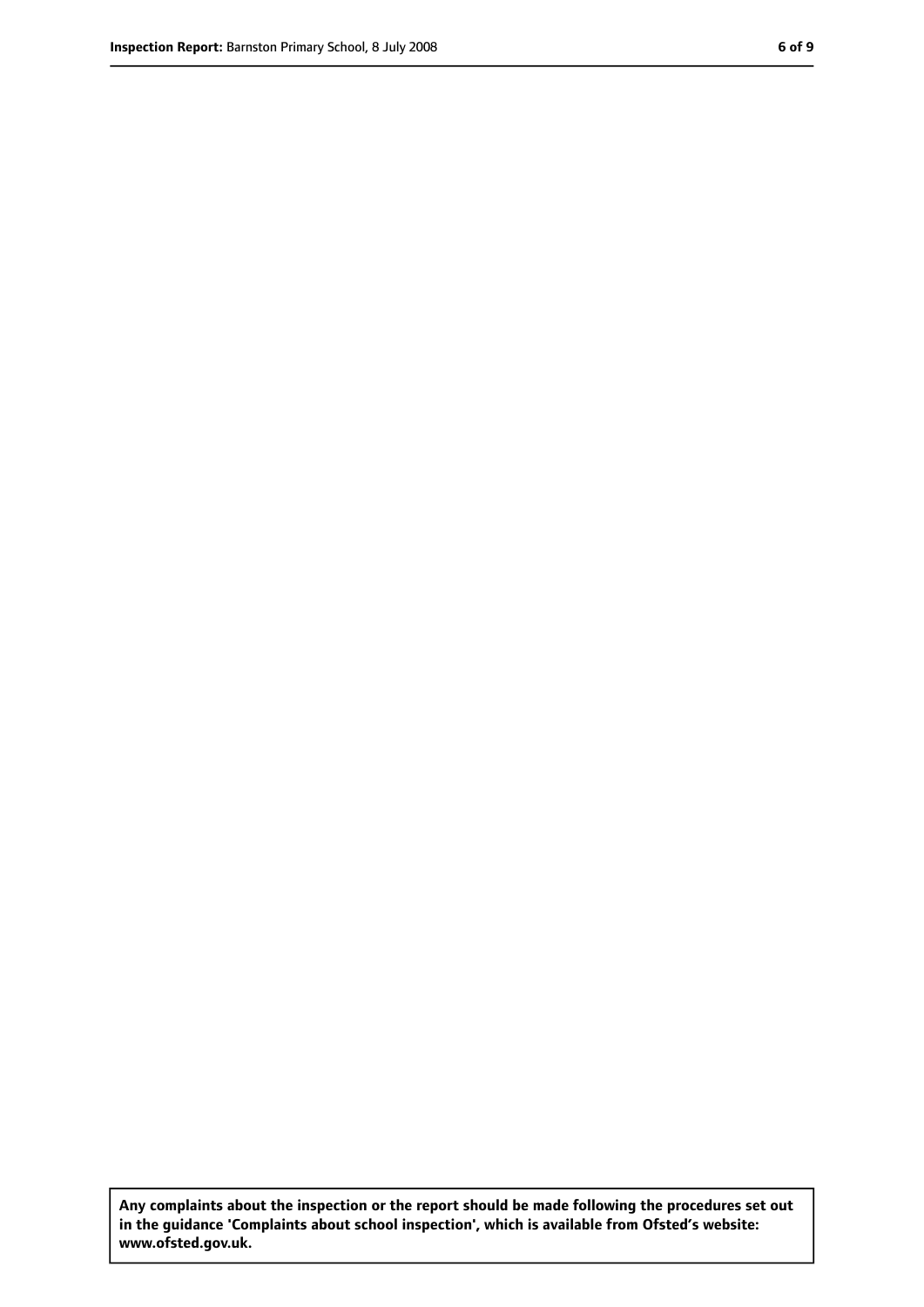#### **Annex A**

## **Inspection judgements**

| $^{\circ}$ Key to judgements: grade 1 is outstanding, grade 2 good, grade 3 satisfactory, and | <b>School</b>  |
|-----------------------------------------------------------------------------------------------|----------------|
| arade 4 inadequate                                                                            | <b>Overall</b> |

## **Overall effectiveness**

| How effective, efficient and inclusive is the provision of education, integrated<br>care and any extended services in meeting the needs of learners? |     |
|------------------------------------------------------------------------------------------------------------------------------------------------------|-----|
| Effective steps have been taken to promote improvement since the last<br>inspection                                                                  | Yes |
| How well does the school work in partnership with others to promote learners'<br>well-being?                                                         |     |
| The effectiveness of the Foundation Stage                                                                                                            |     |
| The capacity to make any necessary improvements                                                                                                      |     |

#### **Achievement and standards**

| How well do learners achieve?                                                                               |  |
|-------------------------------------------------------------------------------------------------------------|--|
| The standards <sup>1</sup> reached by learners                                                              |  |
| How well learners make progress, taking account of any significant variations between<br>groups of learners |  |
| How well learners with learning difficulties and disabilities make progress                                 |  |

#### **Personal development and well-being**

| How good is the overall personal development and well-being of the<br>learners?                                  |  |
|------------------------------------------------------------------------------------------------------------------|--|
| The extent of learners' spiritual, moral, social and cultural development                                        |  |
| The extent to which learners adopt healthy lifestyles                                                            |  |
| The extent to which learners adopt safe practices                                                                |  |
| How well learners enjoy their education                                                                          |  |
| The attendance of learners                                                                                       |  |
| The behaviour of learners                                                                                        |  |
| The extent to which learners make a positive contribution to the community                                       |  |
| How well learners develop workplace and other skills that will contribute to<br>their future economic well-being |  |

#### **The quality of provision**

| How effective are teaching and learning in meeting the full range of the<br>learners' needs?          |  |
|-------------------------------------------------------------------------------------------------------|--|
| How well do the curriculum and other activities meet the range of needs<br>and interests of learners? |  |
| How well are learners cared for, quided and supported?                                                |  |

 $^1$  Grade 1 - Exceptionally and consistently high; Grade 2 - Generally above average with none significantly below average; Grade 3 - Broadly average to below average; Grade 4 - Exceptionally low.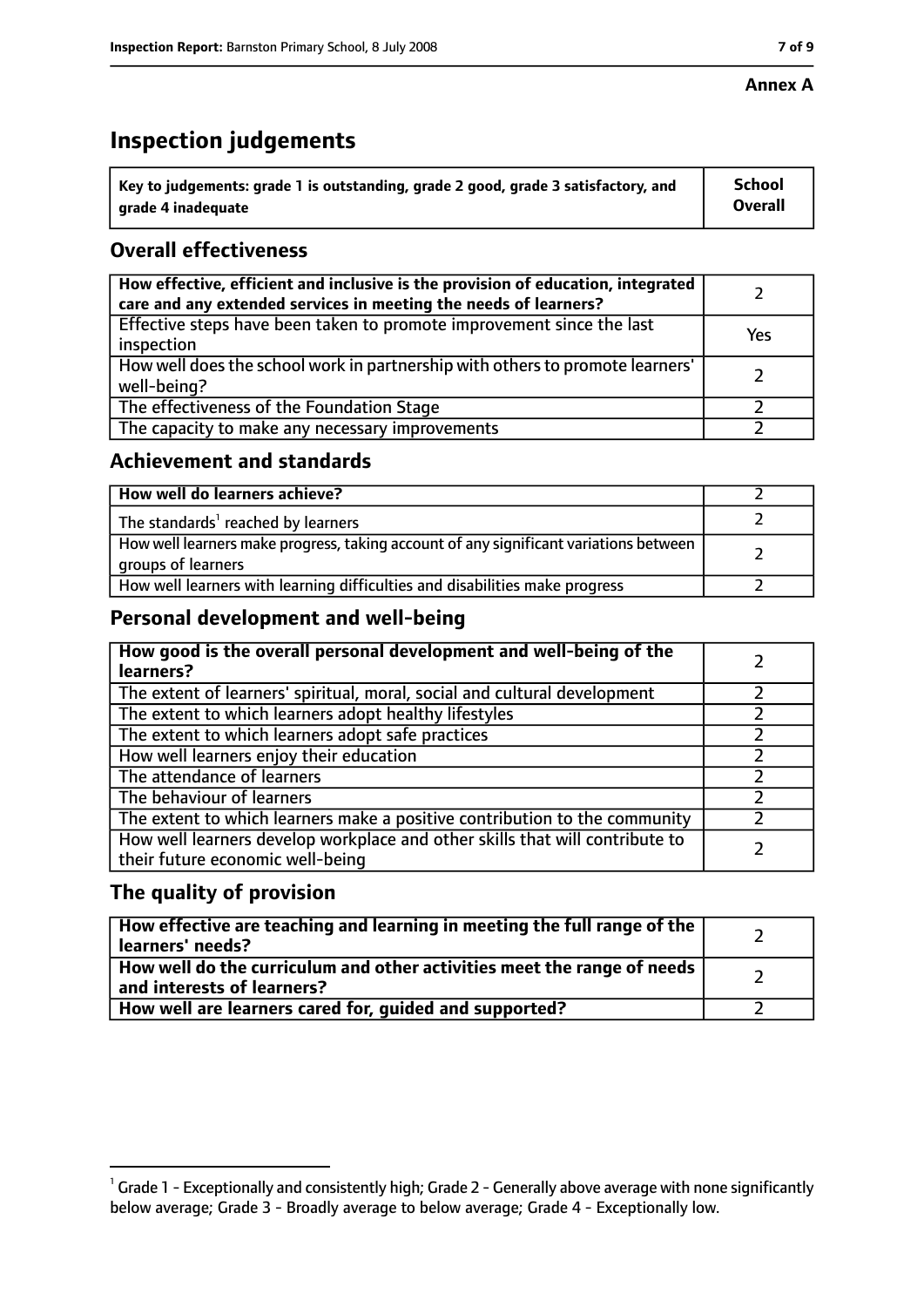# **Leadership and management**

| How effective are leadership and management in raising achievement<br>and supporting all learners?                                              |     |
|-------------------------------------------------------------------------------------------------------------------------------------------------|-----|
| How effectively leaders and managers at all levels set clear direction leading<br>to improvement and promote high quality of care and education |     |
| How effectively leaders and managers use challenging targets to raise standards                                                                 |     |
| The effectiveness of the school's self-evaluation                                                                                               |     |
| How well equality of opportunity is promoted and discrimination tackled so<br>that all learners achieve as well as they can                     |     |
| How effectively and efficiently resources, including staff, are deployed to<br>achieve value for money                                          |     |
| The extent to which governors and other supervisory boards discharge their<br>responsibilities                                                  |     |
| Do procedures for safequarding learners meet current government<br>requirements?                                                                | Yes |
| Does this school require special measures?                                                                                                      | No  |
| Does this school require a notice to improve?                                                                                                   | No  |